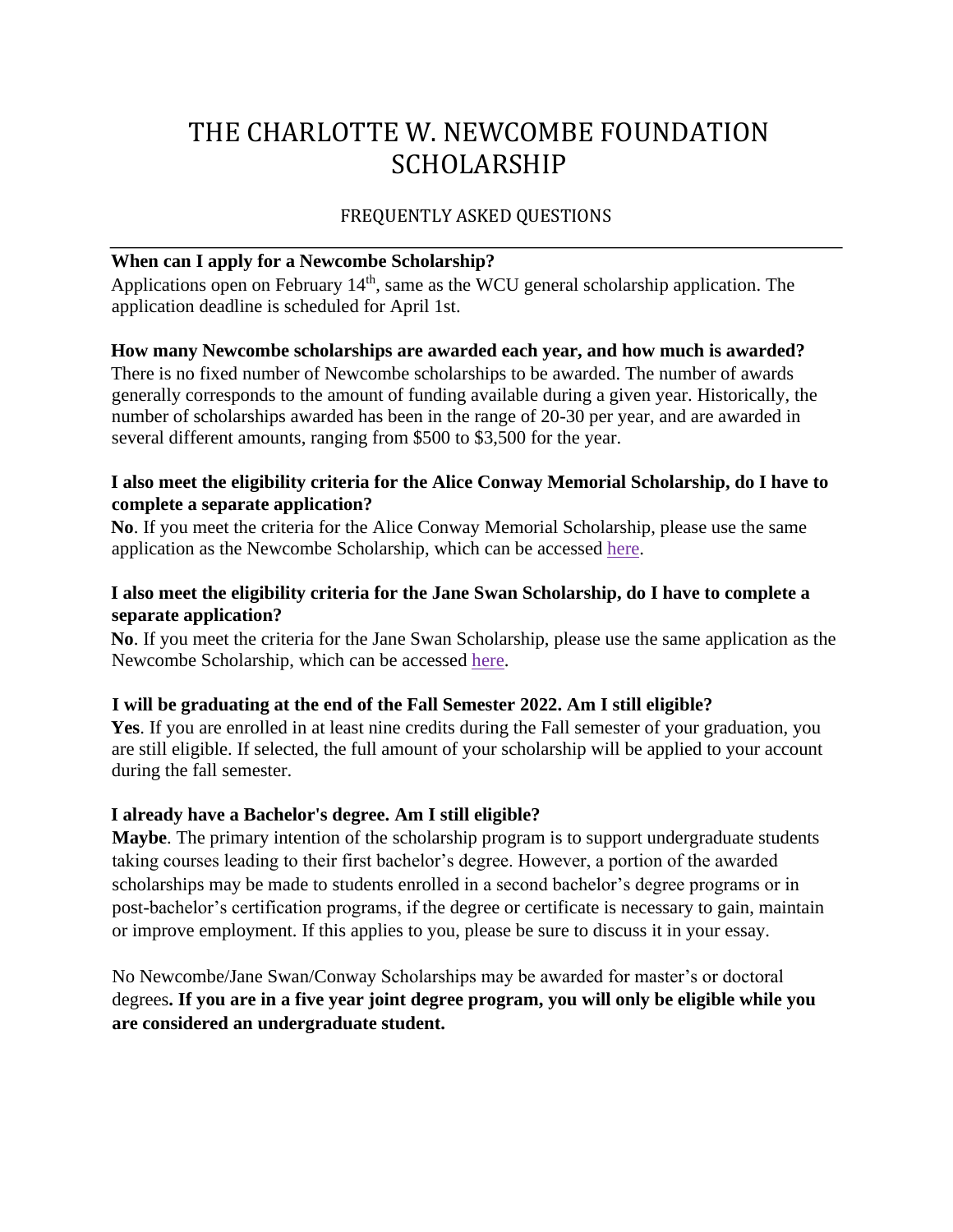## **What if I'm not currently enrolled in classes for the upcoming year?**

You may *apply* for the scholarship without being enrolled in classes, but if you are selected to receive a scholarship, you *must* take a minimum of 9 credits each semester or the scholarship will be revoked.

## **I am a previous recipient of the Charlotte W. Newcombe Scholarship. Can I reapply? Yes**!

Prior recipients who still meet all of the eligibility requirements are welcome and encouraged to reapply.

## **What is a FAFSA, and where can I fill one out?**

Applicants for the Charlotte W. Newcombe/Jane Swan/Alice Conway Scholarships **MUST** fill out and submit a FAFSA and submit the FAFSA by **March 31st** .

The FAFSA is the Free Application for Federal Student Aid. Anyone who wants financial aid for college needs to fill out a FAFSA. All federal grant and loan awards are determined by the FAFSA, and nearly all colleges use the FAFSA as the basis for their own financial aid awards. You may fill ou[t](http://www.fafsa.ed.gov/) a FAFSA online at <http://www.fafsa.ed.gov/>[.](http://www.fafsa.ed.gov/) Paper FAFSA applications are available at WCU's Office of Financial Aid. Contact the Office of Financial Aid via email at [Finaid@wcupa.edu](mailto:Finaid@wcupa.edu) on instructions on how to access a paper FAFSA.

## **I'm an international student, so I don't file a FAFSA. Can I still apply?**

**Yes**! International Students will need to complete and submit a paper copy of the FAFSA. Also, please describe in your essay the financial responsibilities that make it difficult to attend or stay in college. The selection committee members award scholarship amounts based on financial need.

#### **Do you have any tips for writing a great application essay?**

**Of course!** The essay is the portion of the application that provides the selection committee with the opportunity to get to know you best. We offer it as an opportunity to discuss how the scholarship funds would support completion of your educational goals.

This year, we have split the application essay into two parts. In the first part, please provide what you think would be important for the committee to know about your life circumstances. We invite you to think about the things in your life that make it challenging for you to attend and stay in college. These reasons might include financial support and/or caregiving for children or others, illness, insecure housing, loss of employment or inability to find suitable employment. In your this part, please focus on discussing the impact of those challenges on your ability to achieve your goals. The maximum word requirement is 250 words for this part.

In the second part of the application essay, we want you to make a direct connection between your educational goals and your future career goals. The selection committee wants to understand the why behind your degree and your next steps, and how this scholarship can move those goals forward. There is no maximum word requirement for this section, but we invite you to be brief, in the range of 250-500 words.